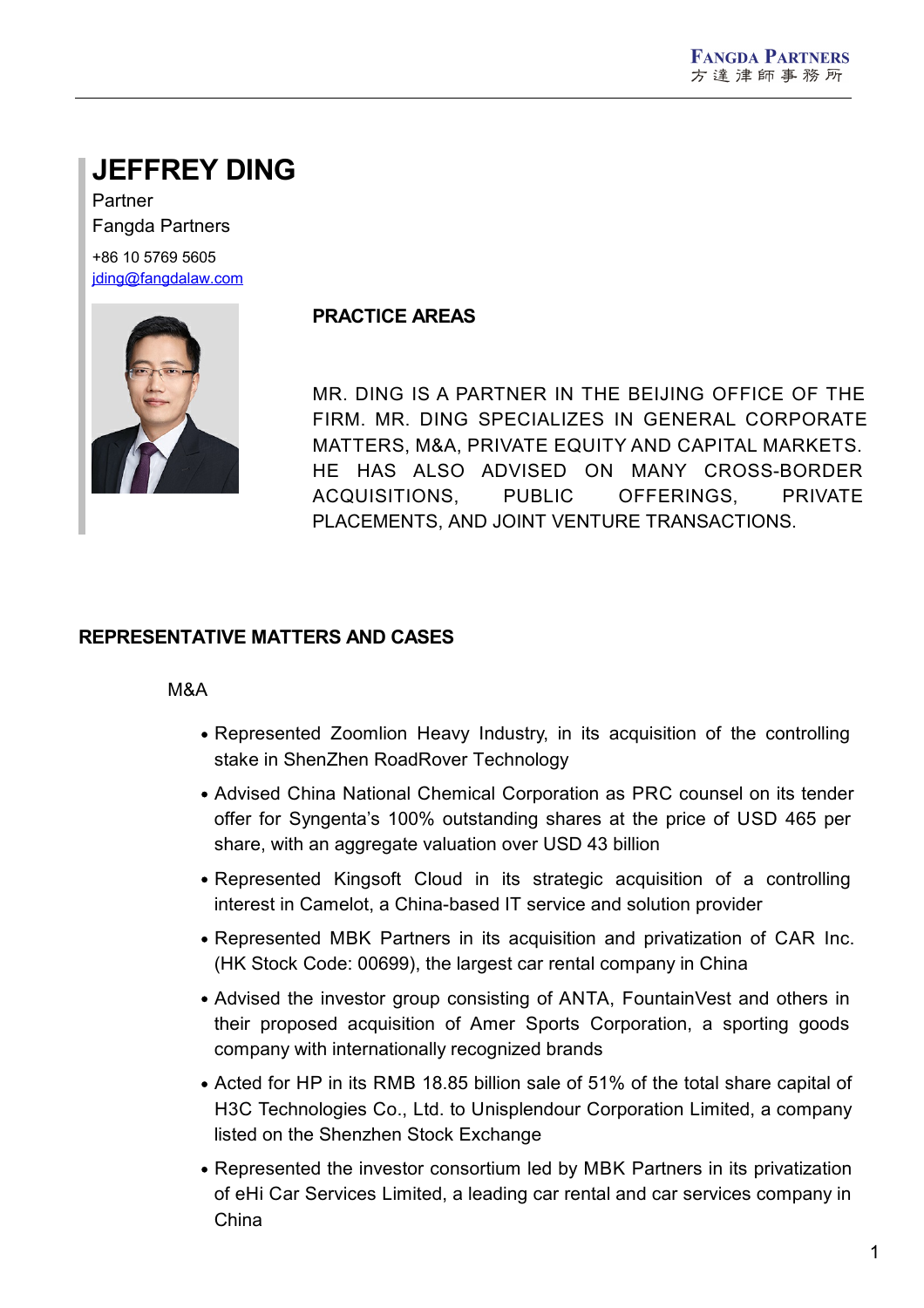- Represented BeiGene in Amgen Inc. in its USD 2.7 billion strategic investment in BeiGene
- Represented TPV Technology Limited, a world-renowned leader in smart display manufacturing, in Nanjing Huadong Electronic Information & Technology's RMB 13.1 billion acquisition of TPV Technology
- Represented Ant Financial in its RMB 3.3 billion acquisition of Hundsun Technologies Inc.
- Represented BeiGene in Celgene's strategic investment in BeiGene
- Represented China Music Corporation Music in its strategic merger with Tencent Music

Private equity and venture capital investment

- Represented China Reform Holdings Corporation Ltd. in its strategic investment in China Orient Asset Management Co., Ltd.
- Represented Alibaba and Aspex Master Fund in the pre-IPO investments of Xpeng, one of China's leading smart electric vehicle companies
- Represented Primavera Capital and Ant Financial Services in their announced investment of USD 460 million in Yum! China Holdings Inc.
- Represented Delta Airlines in its HKD 3.48 billion subscription of 465,910,000 H shares issued by China Eastern Airlines Corporation
- Represented Goldman Sachs in its strategic investment in China Huarong Asset Management Co., Ltd.
- Represented UBS AG in its pre-IPO investment in China Cinda Asset Management Co., Ltd.
- Represented Goldman Sachs in its strategic acquisition of 12.02% equity of Taikang Insurance Group
- Represented a number of private equity firms active in China, including PAG, Hillhouse, TPG, DST, Primavera Capital, MBK, and CDH Investments, in participating in investment and financing transactions in Greater China

Onshore and offshore issuance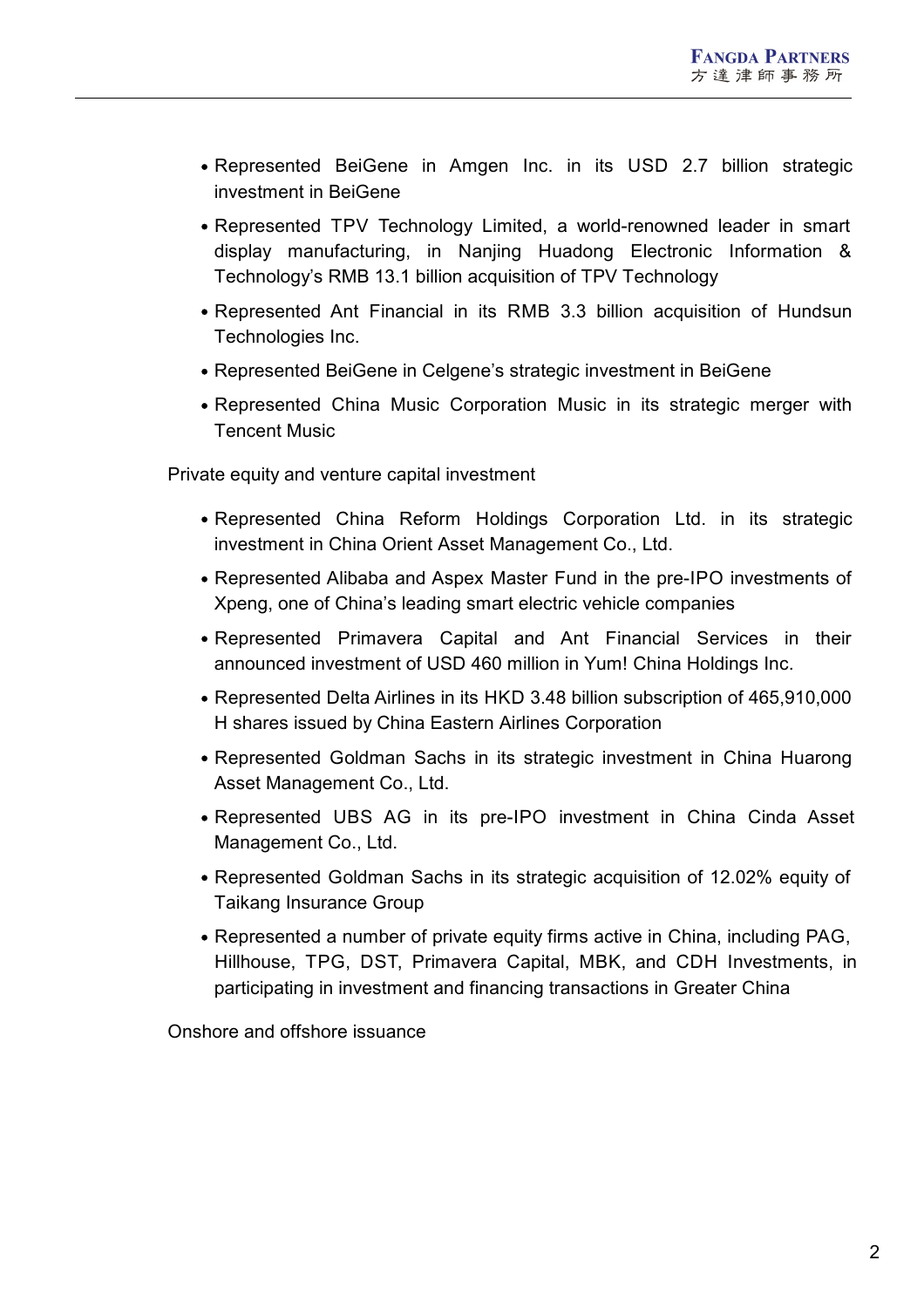- Advised nearly 30 companies in listing on the Hong Kong Stock Exchange, including Alibaba Group (stock code: 9988), BeiGene (stock code: 6160), Xpeng (stock code: 9868), New Horizon Health (stock code: 6606), SITC (stock code: 1697), China Development Bank Financial Leasing Co., Ltd., (stock code: 1606), CIIC (stock code: 6819), Hanhua Finance (stock code: 3903), Zoomlion (stock code: 1157), Huahong Group (stock code: 1347), HKBN (stock code: 1310), Linekong Interactive Group (stock code: 8267), Kingsoft (stock code: 3888), Shimao Group (stock code: 0813), PRADA Group (stock code: 1913), Samsonite (stock code: 1910), Hsin Chong Group (stock code: 0404), Fast Retailing (stock code: 6288), and O-Net (stock code: 0877)
- Advised nearly 40 companies in listing on NYSE/NASDAQ, including Alibaba Group (stock code: BABA), Xpeng (stock code: XPEV), Kingsoft Cloud Holdings Ltd (stock code: KC), BeiGene (stock code: BGNE), Zepp Health (stock code: ZEPP), Rise Education (stock code: REDU), iClick Interactive (stock code: ICLK), GDS (stock code: GDS), Xunlei Limited (stock code: XNET), AutoNavi Holdings (stock code: AMAP), Jumei International (stock code: JMEI), Tuniu (stock code: TOUR), Autohome Inc. (stock code: ATHM), JOYY (stock code: YY), Beyond Spring (stock code: BYSI), Focus Media (stock code: FMCN), Vipshop (stock code: VIPS), Sofang (stock code: SFUN), Mingyang Smart Energy (stock code: MY), Pactera EDGE (stock code: PACT), and Yingli Group (stock code: YGE)
- Advised leading companies in listing A Shares or in refinancing transactions, including: BeiGene (stock code: 688235.SH); Bank of Chongqing (stock code: 601963.SH); Megvii; InnoCare Pharma Limited; COWealth Medical (stock code: 603122.SH); PICC; COSCO Shipping; GAC Group; Baoshan Iron & Steel Co., Ltd.; Yunnan Yuntianhua Co., Ltd. (stock code: 600096.SH); ZTT (stock code: 600522.SH); Zoomlion (stock code: 000157.SZ); Focus Media (stock code: 002027.SZ); Shiji Group (stock code: 002153.SZ); and Huayi Brothers Media Group (stock code: 300027.SZ).

### **OTHER INFORMATION**

Mr. Ding has more than 20 years of experience practicing law. He has represented numerous international clients, including multinational corporations, financial institutions and private equity funds, in their investment projects in China. He has also represented clients in many US and HK IPOs and A-share deals.

#### **Education**

• Peking University School of Law, LL.B